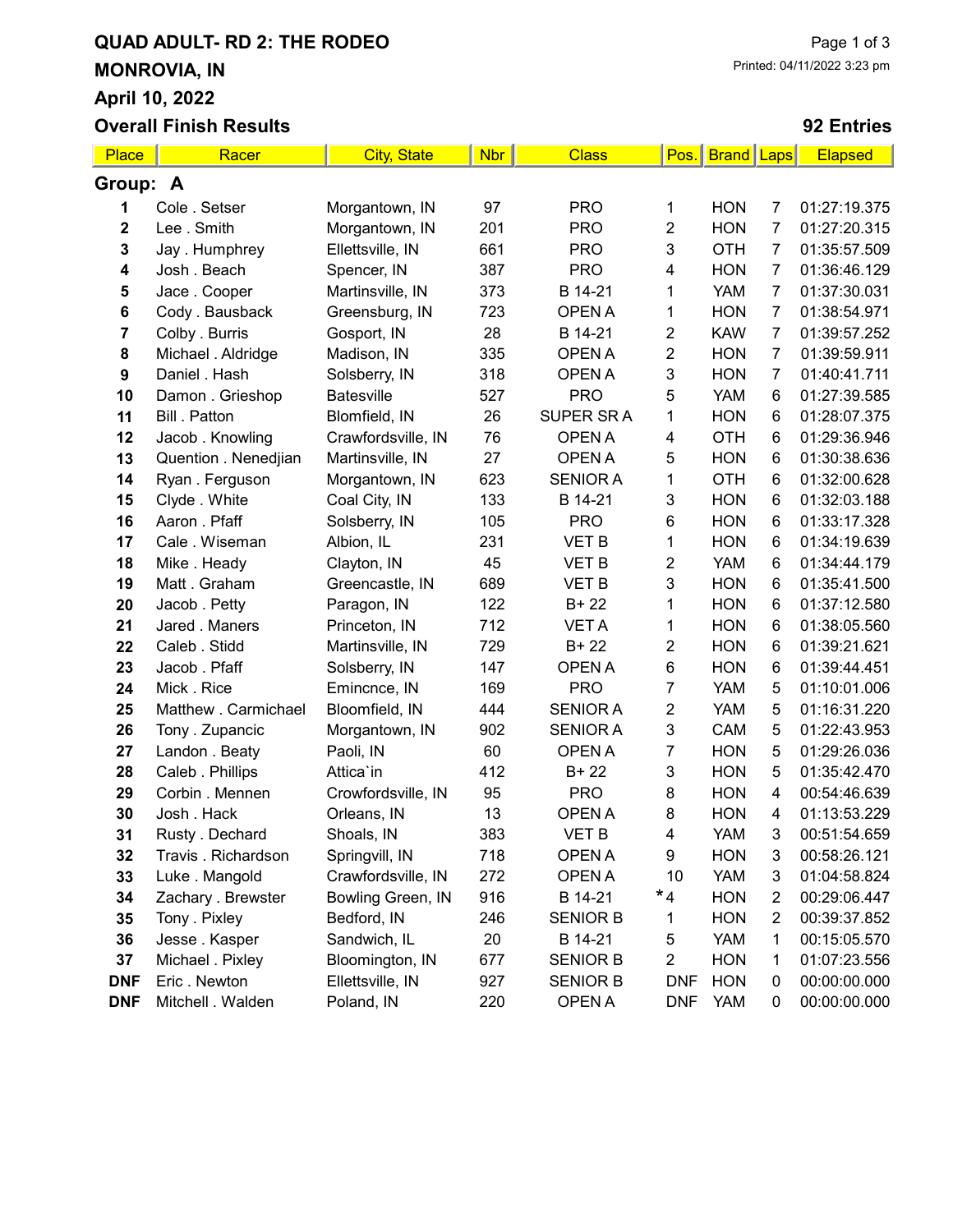# QUAD ADULT- RD 2: THE RODEO MONROVIA, IN April 10, 2022

Overall Finish Results

#### 92 Entries

| Place       | Racer                | <b>City, State</b> | <b>Nbr</b>     | <b>Class</b>         | Pos.                    | <b>Brand</b> Laps |                | <b>Elapsed</b> |
|-------------|----------------------|--------------------|----------------|----------------------|-------------------------|-------------------|----------------|----------------|
| Group: B    |                      |                    |                |                      |                         |                   |                |                |
|             | Tyler . Swindle      | Mooresville, IN    | 127            | <b>TRAILRIDER</b>    | 1                       | <b>YAM</b>        | 6              | 01:30:40.238   |
|             | Grant. Landrum       | Greencastle, IN    | 911            | <b>TRAILRIDER</b>    | $\overline{c}$          | CAM               | 4              | 01:20:19.023   |
|             | Adam. Christy        | Bloomington, IN    | 41             | <b>TRAILRIDER</b>    | 3                       | <b>HON</b>        | 4              | 01:23:43.595   |
|             | Mickey . Booth       | Pendleton, IN      | 152            | <b>TRAILRIDER</b>    | 4                       | <b>HON</b>        | 4              | 01:31:04.438   |
|             | Tom. Booth           | Pendleton, IN      | 106            | <b>TRAILRIDER</b>    | 5                       | <b>YAM</b>        | 4              | 01:38:06.752   |
|             | Rebecca. Booth       | Pendleton, IN      | 706            | <b>TRAILRIDER</b>    | <b>DNF</b>              | <b>HON</b>        | 0              | 00:00:00.000   |
|             | Shaylea . Michael    | Springville, IN    | 80             | <b>TRAILRIDER</b>    | <b>DNF</b>              | <b>HON</b>        | $\pmb{0}$      | 00:00:00.000   |
|             | Spencer . Puckett    | Markleville, IN    | 777            | <b>TRAILRIDER</b>    | <b>DNF</b>              | <b>HON</b>        | $\pmb{0}$      | 00:00:00.000   |
| 1           | James . Meek         | Paragon, IN        | 975            | C 14-21              | 1                       | <b>HON</b>        | 6              | 01:26:04.015   |
| $\mathbf 2$ | Dominick . Mercer    | Martinsville, IN   | 223            | C 14-21              | $\overline{2}$          | <b>YAM</b>        | 6              | 01:28:04.026   |
| 3           | Tyson . Stinson      | Mitchell, IN       | 818            | C 14-21              | 3                       | <b>HON</b>        | 6              | 01:31:38.618   |
| 4           | Lance . Nunn         | Spencer, IN        | 49             | SUPER SENIOR B/C 1   |                         | <b>HON</b>        | 6              | 01:32:05.658   |
| 5           | Scott . Hash         | Solsberry, IN      | 55             | SUPER SENIOR B/C 2   |                         | <b>HON</b>        | 6              | 01:34:59.980   |
| 6           | Jacob . Delattre     | W Terre Haute, IN  | 509            | C 14-21              | 4                       | <b>HON</b>        | 6              | 01:35:21.010   |
| 7           | Zander . Venis       | Lebanon, IN        | 322            | D 14-21              | 1                       | <b>YAM</b>        | 6              | 01:37:24.651   |
| 8           | David . Edington     | Brazil, IN         | 83             | C 14-21              | 5                       | <b>HON</b>        | 5              | 01:16:36.740   |
| 9           | Emily . Watson       | Gosport, IN        | 82             | C 14-21              | $\,6$                   | <b>HON</b>        | 5              | 01:26:02.295   |
| 10          | Kolby . Harcourt     | Greencastle, IN    | 23             | D 14-21              | $\overline{2}$          | <b>YAM</b>        | 5              | 01:26:47.816   |
| 11          | Ethan . Harcourt     | Filmore, IN        | 123            | D 14-21              | 3                       | <b>HON</b>        | 5              | 01:28:50.447   |
| 12          | Bailey . Houser      | New Market, IN     | 176            | C 14-21              | $\overline{7}$          | <b>HON</b>        | 5              | 01:30:26.837   |
| 13          | Colton . Moran       | Coatesville, IN    | 118            | D 14-21              | 4                       | <b>HON</b>        | 5              | 01:30:35.208   |
| 14          | Hunter . Conrad      | North Vernon, IN   | 61             | D 14-21              | 5                       | <b>HON</b>        | 5              | 01:32:24.389   |
| 15          | Cole . Ponton        | Elletsville, IN    | 103            | D 14-21              | $\,6$                   | <b>YAM</b>        | 5              | 01:33:31.349   |
| 16          | Joe.Fox              | Centerpoint, IN    | 620            | SENIOR C             | 1                       | <b>HON</b>        | 5              | 01:34:33.420   |
| 17          | Logan . Fultz        | Avon, IN           | 982            | C 14-21              | 8                       | <b>HON</b>        | 5              | 01:36:52.411   |
| 18          | Tyler . Abney        | Crawfordsville, IN | 212            | $D + 22$             | 1                       | <b>YAM</b>        | 5              | 01:37:46.401   |
| 19          | Trentin . Asher      | Rochdale, IN       | 178            | D 14-21              | $\overline{7}$          | <b>OTH</b>        | 5              | 01:41:51.704   |
| 20          | Waylon . Witty       | Martinsville, IN   | 22             | D 14-21              | 8                       | <b>HON</b>        | 5              | 01:47:24.206   |
| 21          | Hannah . Mullins     | Laurel, IN         | 999            | <b>WOMENS</b>        | 1                       | <b>HON</b>        | 4              | 01:17:12.662   |
| 22          | Alek . Bayless       | Waynetown, IN      | 512            | C 14-21              | 9                       | <b>HON</b>        | 4              | 01:18:09.101   |
| 23          | Brody . Stedman      | Arcodia, IN        | 388            | C 14-21              | 10                      | <b>HON</b>        | 4              | 01:21:23.003   |
| 24          | Derek . Fultz        | Aon, IN            | 92             | <b>SENIOR C</b>      | $\overline{2}$          | <b>HON</b>        | 4              | 01:26:19.026   |
| 25          | John . Bruzzi        | Vevay, IN          | 248            | SENIOR C             | 3                       | <b>HON</b>        | 4              | 01:26:48.506   |
| 26          | Cody . Bradley       | Osgood, IN         | 109            | C 14-21              | 11                      | <b>HON</b>        | 4              | 01:28:34.686   |
| 27          | Dayton . Allen       | Bloomington, IN    | 612            | D 14-21              | 9                       | <b>HON</b>        | 4              | 01:40:30.773   |
| 28          | Matt. Carpenter      | Crawfordsvile, IN  | 424            | C 14-21              | 12                      | <b>SUZ</b>        | 4              | 01:45:11.085   |
| 29          | Braxten . Asher      | Roachdale, IN      | 803            | C 14-21              | 13                      | <b>HON</b>        | 3              | 00:51:58.319   |
| 30          | Jacob. Sappington    | Indianapolis, IN   | 922            | D 14-21              | 10                      | <b>YAM</b>        | 3              | 01:04:08.275   |
| 31          | Roy. Mccullough      | Solsbury, IN       |                | 390 SUPER SENIOR B/C | 3                       | YAM               | 3              | 01:48:37.626   |
| 32          | Donnie . Bell        | Solsberry, IN      | 333            | SENIOR C             | 4                       | OTH               | $\overline{c}$ | 00:33:15.640   |
| 33          | Elijah . Riddell     | Indianapolis, IN   | 16             | C 14-21              | 14                      | <b>HON</b>        | $\overline{2}$ | 00:41:34.464   |
| 34          | Donald . Swindle     | Mooresville, IN    | $\overline{7}$ | D 14-21              | 11                      | <b>YAM</b>        | $\overline{2}$ | 00:42:01.405   |
| 35          | Jase . Bailey        | Lebanon, IN        | 33             | D 14-21              | 12                      | OTH               | 2              | 00:50:54.999   |
| 36          | Jayce . Monnett      | Coatesville, IN    | 313            | D 14-21              | 13                      | <b>HON</b>        | 1              | 00:18:31.183   |
| 37          | Trenton . Pfaff      | Martinsville, IN   | 225            | D 14-21              | 14                      | <b>POL</b>        | 1              | 00:23:13.405   |
| 38          | Makayla . Reynolds   | Bloomington        | 474            | D 14-21              | 15                      | <b>HON</b>        | 1              | 00:24:51.716   |
| 39          | Justin . Steddenbenz | Mooresville, IN    | 736            | $D + 22$             | $\overline{\mathbf{c}}$ | YAM               | 1              | 00:31:19.809   |
| 40          | Scott . Clinard      | Bowling Green, IN  | 969            | SENIOR C             | 5                       | <b>HON</b>        | 1              | 00:33:13.440   |